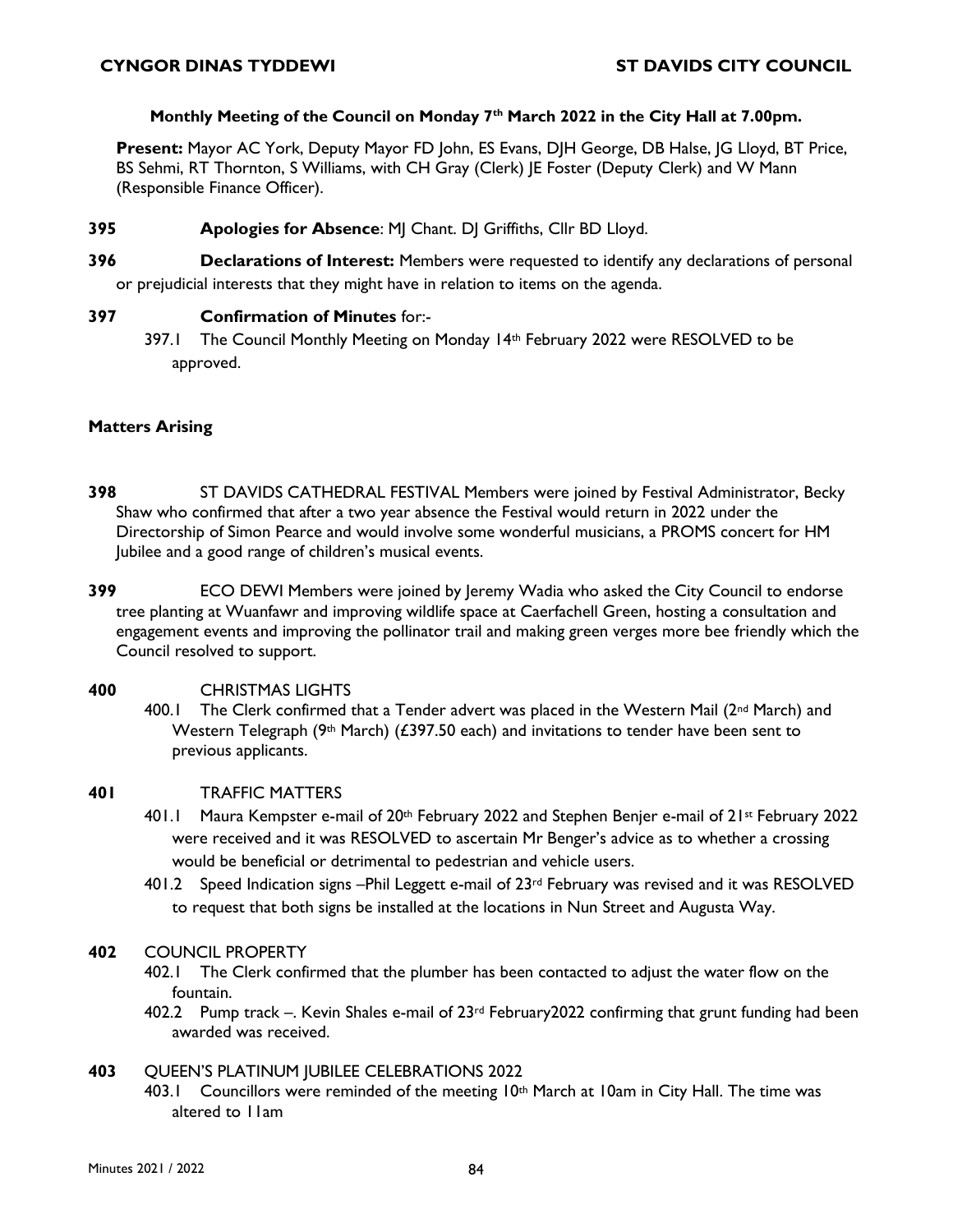- 403.2 Libby Taylor e-mail of  $22^{nd}$  February 2022 tree planting to celebrate was received and RESOLVED to be approved.
- **404** MEMORIAL PLAYING FIELD The Clerk confirmed that the new rocking horse has been installed and is working well.
- **405** COMMUNITY ELECTIONS 2022
	- 405.1 Pembrokeshire County Council letter of containing pre-election guidance was received.
	- 405.2 Emyr John e-mail of 28th February 2022 offering advice from One Voice Wales was received.
- **406** STAFF MATTERS This item, being a matter of contract was agreed to be deferred to the end of the meeting when under section 100 (A) of the Local Government Act 1972, it was RESOLVED that the public and press be excluded from the meeting for this item on the grounds that it involves the likely disclosure of exempt information.

#### **Accounts**

- **407** The Responsible Finance Officer reported that the Internal Audit for January 2022 had been completed successfully.
- **408** The accounts for February 2022 were presented by the Responsible Finance Officer and RESOLVED to be approved with permission granted to pay.

### **409 DONATION REQUESTS**

409.1 Children's Wales Air Ambulance letter (not dated).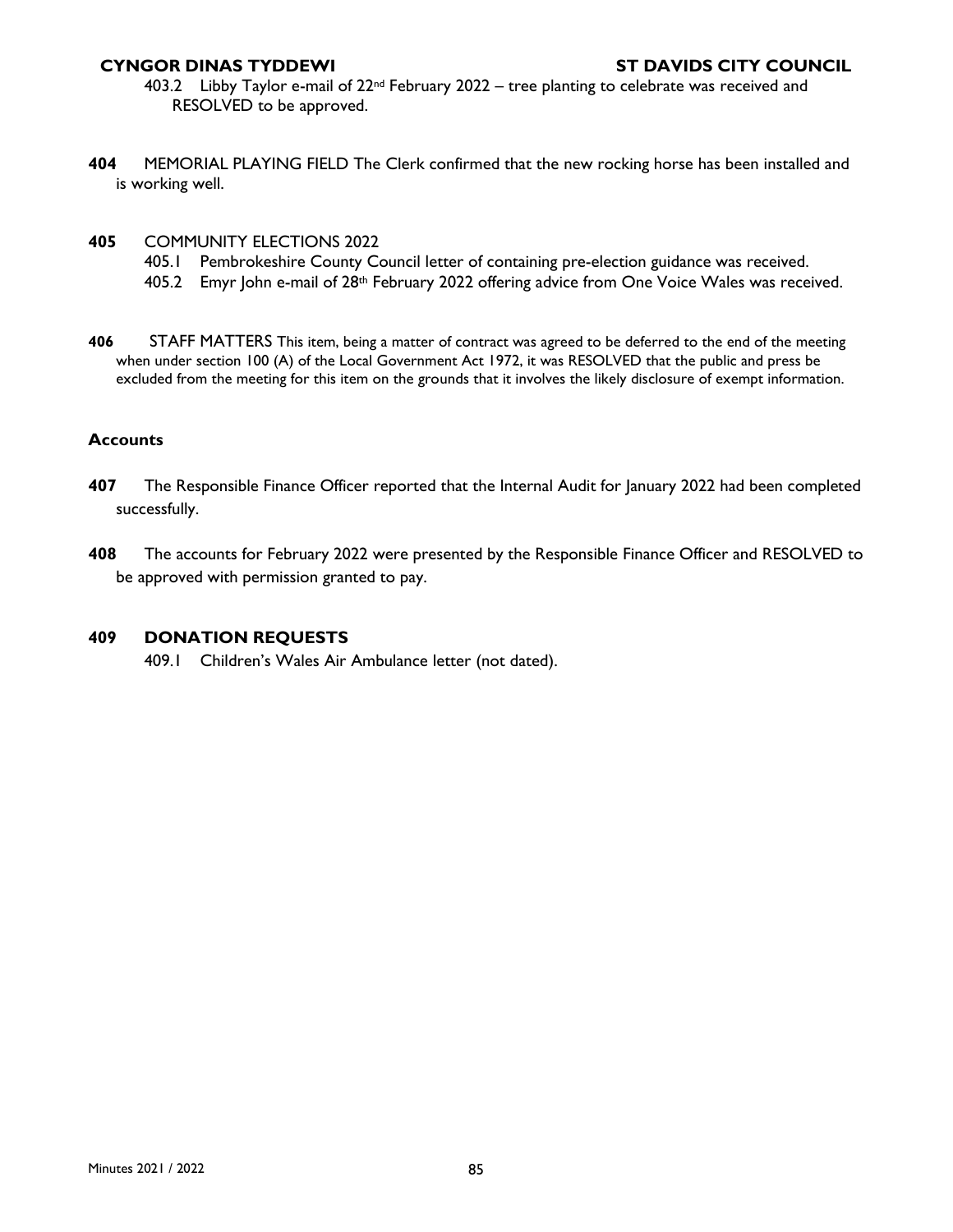|                           | <b>INCOME AND EXPENDITURE</b>     |       |            | Feb-22                                 |                                                 |  |  |  |  |  |  |
|---------------------------|-----------------------------------|-------|------------|----------------------------------------|-------------------------------------------------|--|--|--|--|--|--|
|                           | <b>Current Account Balance at</b> |       | 28/02/2022 |                                        |                                                 |  |  |  |  |  |  |
|                           |                                   |       |            | £101,287.82                            |                                                 |  |  |  |  |  |  |
| <b>INCOME</b>             | Car Park                          |       | £1,361.44  |                                        |                                                 |  |  |  |  |  |  |
|                           | City Hall                         |       | £96.00     |                                        |                                                 |  |  |  |  |  |  |
|                           | Cafe                              |       | £2,760.00  |                                        |                                                 |  |  |  |  |  |  |
|                           | Icecream Franchise                |       | £0.00      |                                        |                                                 |  |  |  |  |  |  |
|                           | Market Stalls                     |       | £0.00      |                                        |                                                 |  |  |  |  |  |  |
|                           | Miscellaneous                     |       | £796.60    |                                        |                                                 |  |  |  |  |  |  |
|                           | St Justinians                     |       | £0.00      |                                        |                                                 |  |  |  |  |  |  |
|                           | <b>TOTAL</b>                      |       | £5,014.04  |                                        |                                                 |  |  |  |  |  |  |
|                           |                                   |       |            |                                        |                                                 |  |  |  |  |  |  |
|                           | LGA 1972 SEC 137 20/21 £12738.00  |       |            |                                        | LGA 1972 Sec 214 Cemetery Maintenance           |  |  |  |  |  |  |
|                           | Last month's donations            |       | £0.00      | Total donated 21/22                    | £0.00                                           |  |  |  |  |  |  |
|                           | 2021/22                           | Total | £4,250.00  |                                        |                                                 |  |  |  |  |  |  |
|                           | Balance available                 |       | £8,488.00  |                                        |                                                 |  |  |  |  |  |  |
| <b>PAYMENTS</b>           |                                   |       |            |                                        |                                                 |  |  |  |  |  |  |
| Admin                     |                                   |       | £4,458.37  | Admin Staff Costs - including pensions |                                                 |  |  |  |  |  |  |
|                           |                                   |       | £1,269.05  |                                        | General Office (Phone, Internet stationery etc) |  |  |  |  |  |  |
|                           |                                   |       | £12.10     | <b>Bank Charges</b>                    |                                                 |  |  |  |  |  |  |
|                           |                                   |       | £25.64     | VAT Payment                            |                                                 |  |  |  |  |  |  |
|                           |                                   |       | £0.00      | NI & IT Returns To HMRC                |                                                 |  |  |  |  |  |  |
|                           |                                   |       | £5,765.16  |                                        |                                                 |  |  |  |  |  |  |
| Whitesands                |                                   |       | £195.75    | Attendant's commission                 |                                                 |  |  |  |  |  |  |
|                           |                                   |       | £0.00      | Council Tax - Whitesands               |                                                 |  |  |  |  |  |  |
|                           |                                   |       | £2,106.30  | Printing                               |                                                 |  |  |  |  |  |  |
|                           |                                   |       | £0.00      |                                        |                                                 |  |  |  |  |  |  |
|                           |                                   |       | £2,302.05  |                                        |                                                 |  |  |  |  |  |  |
|                           |                                   |       |            |                                        |                                                 |  |  |  |  |  |  |
| <b>Hall &amp; House</b>   |                                   |       | £178.40    | Caretaker's salary                     |                                                 |  |  |  |  |  |  |
|                           |                                   |       | £997.48    | Heat & Light                           |                                                 |  |  |  |  |  |  |
|                           |                                   |       | £0.00      | Council Tax - Hall & House             | etc                                             |  |  |  |  |  |  |
|                           |                                   |       | £85.89     | Water Rates                            |                                                 |  |  |  |  |  |  |
|                           |                                   |       | £2,606.52  | Dishwasher replacement                 |                                                 |  |  |  |  |  |  |
|                           |                                   |       | £3,868.29  |                                        |                                                 |  |  |  |  |  |  |
| <b>Christmas Lighting</b> |                                   |       | £335.66    | Advertisement for Tender               |                                                 |  |  |  |  |  |  |
| <b>Miscellaneous</b>      |                                   |       | £107.00    | <b>Bouquets</b>                        |                                                 |  |  |  |  |  |  |
|                           |                                   |       |            |                                        |                                                 |  |  |  |  |  |  |
| Minutes 2021 / 2022       |                                   |       | 86         |                                        |                                                 |  |  |  |  |  |  |
|                           | <b>TOTAL</b>                      |       | £12,378.16 |                                        |                                                 |  |  |  |  |  |  |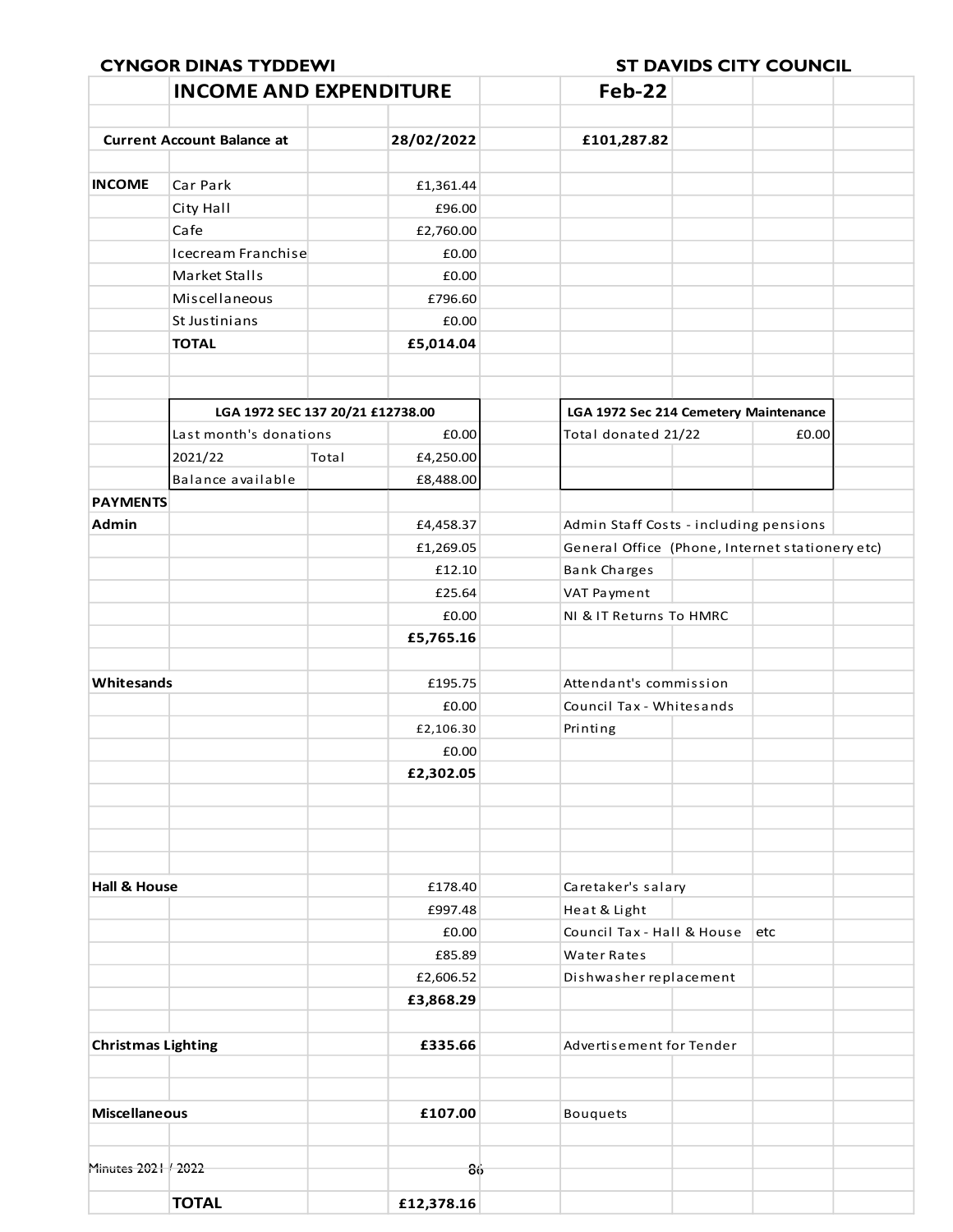## **410 Reports from Members representing the Council**:-

- 410.1 St Davids Christmas Tree Association. Nothing to report.
- 410.2 St Davids Day Celebration Group. Nothing to report.
- 410.3 St Davids Day Centre for the Elderly. Nothing to report.
- 410.4 St Davids Peninsula Tourist and Traders Association. Please see Maura Kempster e-mail of 20th February 2022.
- 410.5 Porthclais Harbour Authority. National Trust letter of 28th February 2022 car park charges was received.
- 410.6 St Davids Matsieng Lesotho Link. Nothing to report.
- 410.7 Youth Drop In. Nothing to report.
- 410.8 Ysgol Penrhyn Dewi Governor.
- 410.9 Porthstinan Boat Owners Association.
- 410.10 Porthmawr Surf Life Saving Club.
- 410.11 PVT. Nothing to report.
- 410.12 Music and Arts Festivals. Nothing to report.
- 410.13 Re-discovering Ancient Connections.
- 410.14 Coffee and Chat. Cllr John reported that all was going well.
- 410.15 St Davids Befrienders
- 410.16 One Voice Wales Membership renewal.
- 410.17 Eco Dewi/Bee Friendly
	- 410.17.1 Bee badges were distributed to pupils at Ysgol Penrhyn Dewi. Permission to purchase more as required?
	- 410.17.2 Bee friendly city status –pollinator seed provided free of a charge permission to cover cost of printing small leaflet with instructions?
- 410.18 Grants Funding Committee. Cllr Thornton requested an update on the Celtic Coaster route and the involvement of the Catherdal.

### **Planning:**

**411**NP/22/0149 Proposed single storey extension 21 New Street, SA62 6SW. The City Council considered that the proposal was deemed unlikely to have a detrimental visual or environmental impact on the surrounding area. It was RESOLVED to support the application.

**412** G & H Parker letter of 24<sup>th</sup> February HM Coastguard Radio Mast was received.

There being no further business the meeting closed at 8.45pm

| Chair |  |  |  |  |  |  |  |  |  |  |  |  |  |  |
|-------|--|--|--|--|--|--|--|--|--|--|--|--|--|--|

Date …………………………

Minutes 2021 / 2022 87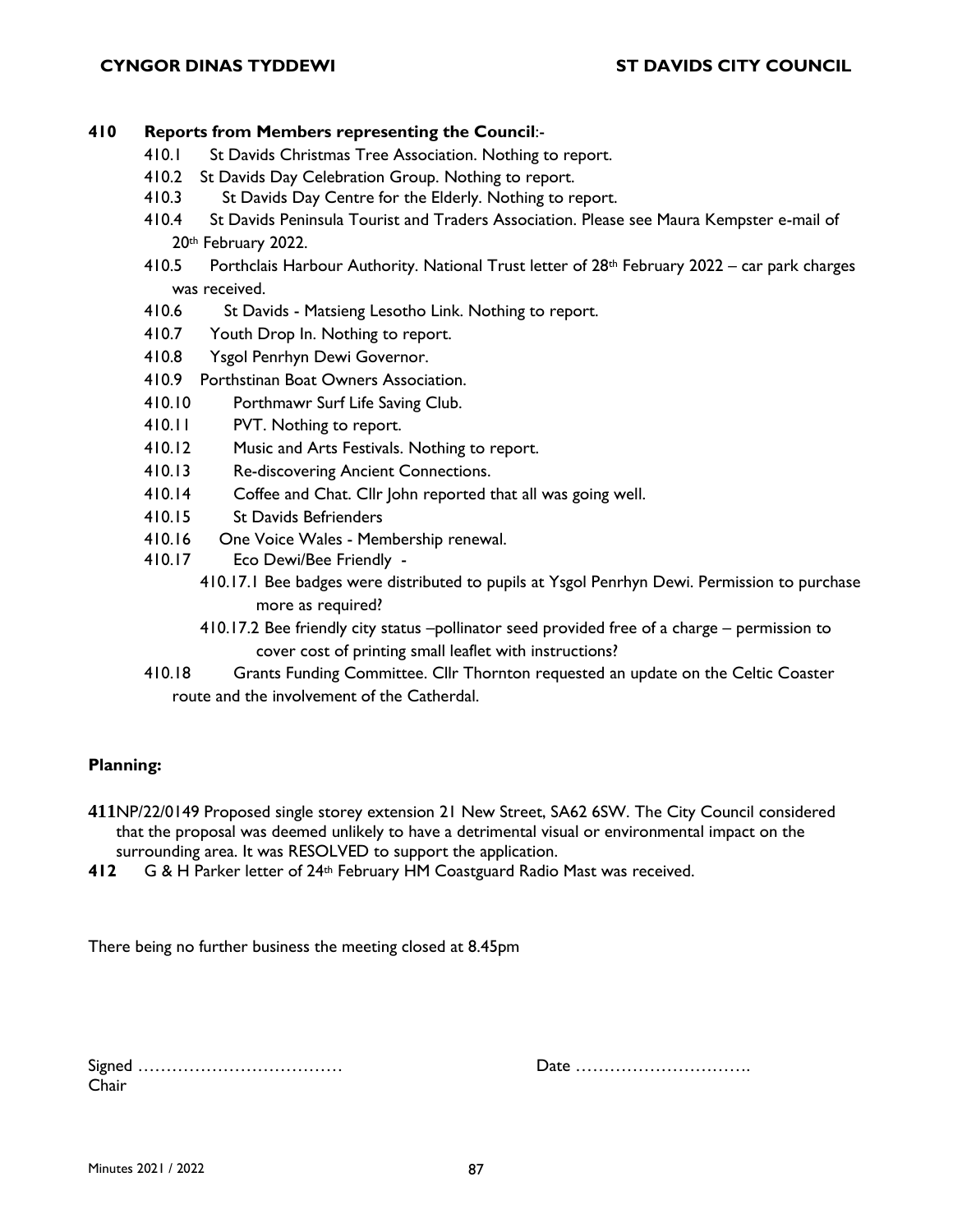## **Minutes of the Monthly Meeting of the Council on Monday 28th March 2022 in the City Hall at 7.00pm.**

Present: Mayor AC York, Deputy Mayor FD John, MJ Chant, ES Evans, DJH George, DJ Griffiths, JG Lloyd, B Price, BS Sehmi, RT Thornton, S Williams with CH Gray (Clerk) and W Mann (Responsible Finance Officer).

It was agreed that item 13 be moved for discussion with item 9 and that item 9 be discussed after item 11

- **413 Apologies for Absence**: Cllr D Halse
- **414 Declarations of Interest: C**llr Price declared a prejudicial interest in item 10.2.

### **Matters Arising**

#### **415** CHRISTMAS LIGHTS

415.1 Tender applications received from ETTS and LITE. After extensive discussion the meeting RESOLVED to accept the tender from ETTS.

#### **416** TRAFFIC MATTERS

416.1 Flashing speed signs –progress report still awaited from Phil Leggett who is currently off work with COVID.

#### **417** COUNCIL PROPERTY

- 417.1 Grass areas maintained by PCC: meeting agreed in principle to a program of conservation under the direction of EcoDewi a program of areas to be left unmown was agreed in principle. Meeting agreed to the purchase of six *"Pardon The Weeds, We are Feeding the Bees"* signs for these areas*.*
- 417.2 City Hall rates
	- 417.2.1 It was RESOLVED to offer a concession to those who booked the 2022 places prior to the revised booking terms to honour those bookings in full. That full implementation of the 2022 terms will apply to ALL 2023 bookings from September 2022
- 417.3 Waun Fawr: Community Service the meeting agreed that the Clerk to contact Mr Jack Dudley regarding the possibility of various options.
- 417.4 Car Park Whitesands:
	- 417.4.1 With regard to Ms Judy Mi Liathain Residents Pass Request the meeting agreed that a pass issued in Ms Liathan's mother's name with Ms Liathans car Registration Number would be appropriate.
	- 417.4.2 With regard to Mrs Glenys Payne's enquiry the meeting asked that the Clerk contact Mrs Payne to suggest whether a Disable Pass might be appropriate.
	- 417.4.3 With regard to Mr Stuart Penfold enquiry the council agreed that the Clerk should advise Mr Penfold they held no objections but that the land in question is not owned by the council and that Mr Penfold should contact the owners

## **418** QUEEN'S PLATINUM JUBILEE CELEBRATIONS 2022 – PROVISIONAL TIMETABLE

418.1 The provisional timetable was agreed and in principle to also include in the timetable the practicality of a firework display on June 4th